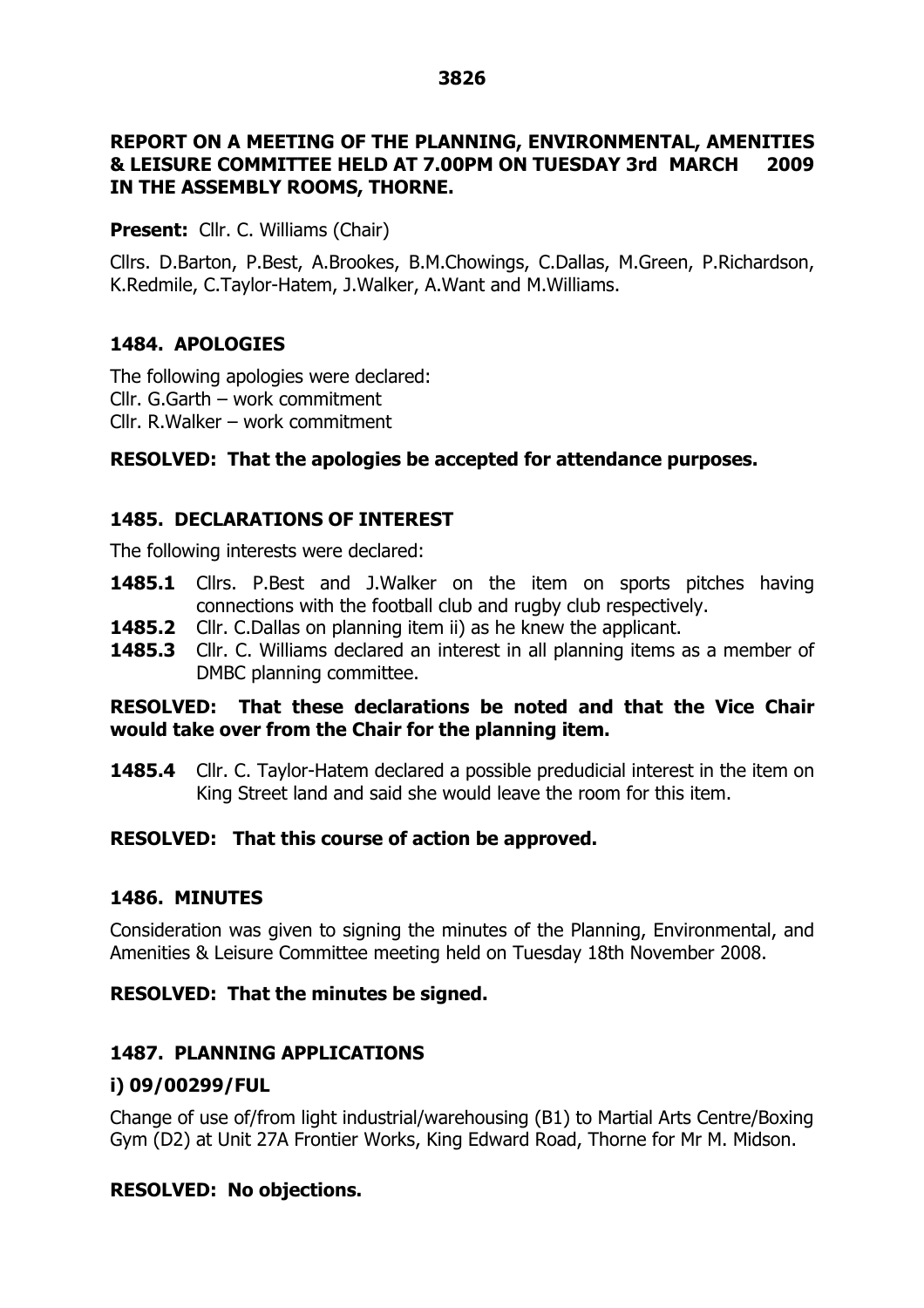# **ii) 09/00317/FUL**

Conversion of existing ground floor shop with first floor offices above (Class A1/B1) into three town houses (Class C3) and erection of new build end town house following demolition of existing brick store at 58 Miller Lane, Thorne for Mr Roach.

## **RESOLVED: That the proposal be welcomed.**

# **1488. ACCOUNTS PAYABLE**

Consideration was given to the Statements of Accounts Payable to  $31<sup>st</sup>$  January 2009, Vouchers 303 to 329 and 28<sup>th</sup> February 2009, Vouchers 330 to 365.

Councillors required details of the fire extinguisher servicing costs with a view to achieving best value and required details of employees T001 travelling expenses.

## **RESOLVED: That the accounts payable be approved.**

## **1489. ANNUAL FAIR**

Consideration was given to the appropriate location for the annual fair, which would visit in June.

### **RESOLVED: That the fair be offered the Toll Bar Ground or Moorends Welfare Ground.**

# **1490. FOOTBALL FACILITIES IN THORNE AND MOORENDS**

The requests of various football teams and the facilities available were discussed. Certain teams wished to move for the 2009-10 season, others wished to provide additional facilities and there was a possible shortage of pitches.

### **RESOLVED: To meet with the clubs to discuss where relevant:**

- The allocation of pitches for the 2009-10 season.
- · **The creation of additional senior and junior pitches.**
- · **To plan and approve the provision of the clubs additional facilities at their home grounds.**

# **1491. RISK MANAGEMENT REPORT**

Consideration was given to the risk management report dated  $17<sup>th</sup>$  December 2008.

### **RESOLVED: That the risk management report and the recommendations therein be approved and accepted.**

# **1492. STANDING ORDERS**

Consideration was given to invoking Standing Order 58 in view of the confidential nature of the business about to be transacted.

**RESOLVED: That the implementation of Standing Order 58 be invoked to allow Councillors to consider confidential matters.**